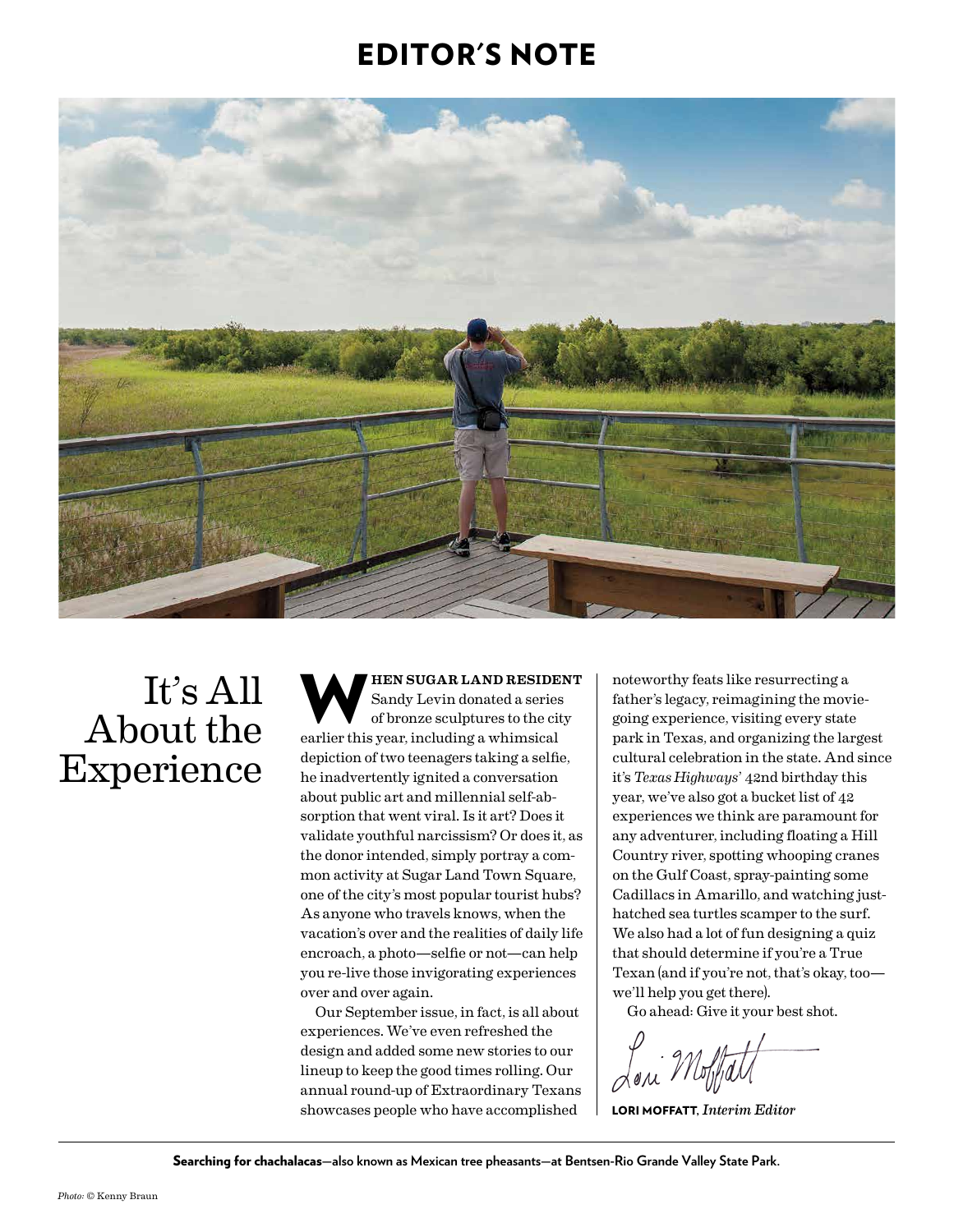### EDITOR'S NOTE



# Change is in the Air

WHILE FALL OFFICIALLY<br>
arrived on September 22,<br>
most of us in Texas start feeling<br>
the season's change in Ostober when arrived on September 22, the season's change in October, when shortening days seem to intensify the other classic hallmarks of autumn—the roar of a hometown football game, the promise of a bowl of chili on a crisp evening, beating the squirrels to fallen pecans, and reveling in Texas' sometimes-elusive fall color.

Fall color is a tricky thing in Texas. Dependent on a delicate balance of rainfall, sunlight, and temperature, the color transformation is primarily the result of a disappearance of chlorophyll, which reveals the leaves' other pigments. But more often than not, autumn puts on a subtle show in Texas; consider the photo above, which highlights the cypress trees lining the Frio River at Garner State Park. "Beginning in mid- to late October through early November," says Garner State Park Interpreter Cara Bierschwale, "you'll start to see the cypresses turning a rusty color. If you're at a high enough vantage point, you can see a ribbon of rust following the flow of the river. It's not a pop of color; it's subtle."

With October being Texas Wine Month, it's worth noting that you can often witness changing colors at some of Texas' more than 380 wineries, which are celebrating the end of harvest. "Toward the end of October, you'll see the vines start to go dormant," says Pedernales Cellars' Julie Kuhlken. "For a very brief window just after the first few cold snaps, they turn a brilliant orangey yellow."

Read on for more ways to celebrate the season. Whether you want to hike the Guadalupe Mountains, search out ghosts, spend an evening at the theater, or meander along a Hill Country beer trail, we aim to please.

LORI MOFFATT, *Interim Editor*